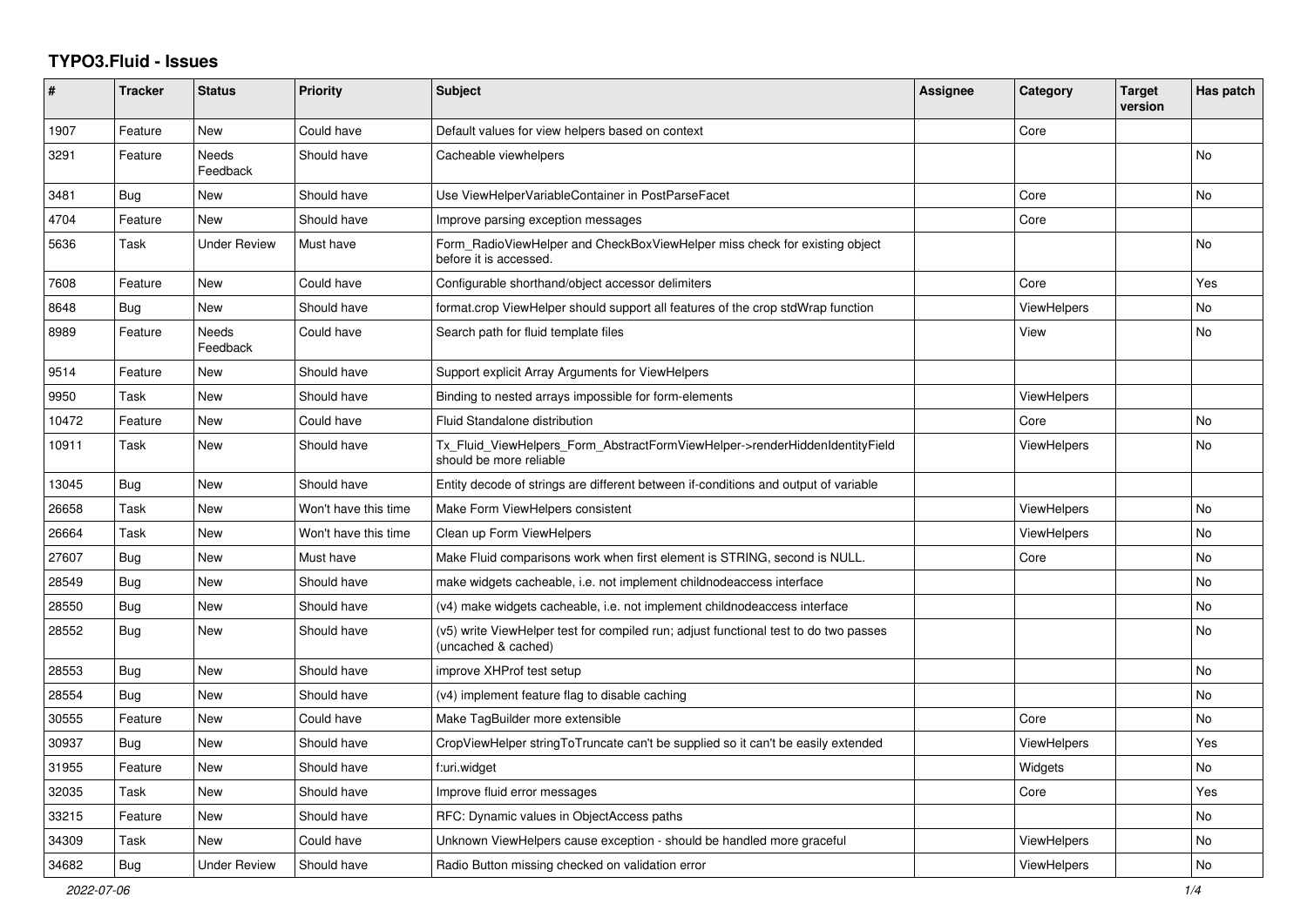| #     | <b>Tracker</b> | <b>Status</b>       | <b>Priority</b> | <b>Subject</b>                                                                            | <b>Assignee</b> | Category    | <b>Target</b><br>version | Has patch |
|-------|----------------|---------------------|-----------------|-------------------------------------------------------------------------------------------|-----------------|-------------|--------------------------|-----------|
| 36410 | Feature        | New                 | Should have     | Allow templates to send arguments back to layout                                          |                 | ViewHelpers |                          | <b>No</b> |
| 36559 | Feature        | New                 | Could have      | New widget progress bar                                                                   |                 |             |                          | Yes       |
| 36655 | Bug            | New                 | Should have     | <b>Pagination Links</b>                                                                   |                 | Widgets     |                          | No        |
| 37619 | Bug            | New                 | Should have     | Fatal Error when using variable in name attribute of Section ViewHelper                   |                 | ViewHelpers |                          | No        |
| 38130 | Feature        | New                 | Should have     | Checkboxes and multiple select fields should have an assignable default value             |                 |             |                          | No        |
| 38369 | Bug            | New                 | Must have       | Resource ViewHelpers should not fall back to request package                              |                 | View        |                          | No        |
| 39936 | Feature        | New                 | Should have     | registerTagAttribute should handle default values                                         |                 | ViewHelpers |                          | No        |
| 39990 | Bug            | New                 | Should have     | Same form twice in one template: hidden fields for empty values are only rendered<br>once |                 | Core        |                          | No        |
| 40064 | Bug            | New                 | Must have       | Multiselect is not getting persisted                                                      |                 | ViewHelpers |                          | No        |
| 40081 | Feature        | New                 | Should have     | Allow assigned variables as keys in arrays                                                |                 |             |                          | <b>No</b> |
| 42397 | Feature        | New                 | Should have     | Missing viewhelper for general links                                                      |                 |             |                          | No        |
| 42743 | Task           | New                 | Should have     | Remove inline style for hidden form fields                                                |                 |             |                          | No        |
| 43071 | Task           | New                 | Should have     | Remove TOKENS for adding fallback teplates in B                                           |                 |             |                          | No        |
| 43072 | Task           | New                 | Should have     | Remove TOKENS for adding templates fallback in Backporter                                 |                 | View        |                          | No        |
| 44234 | Bug            | <b>Under Review</b> | Should have     | selectViewHelper's sorting does not respect locale collation                              |                 | ViewHelpers | 2.1                      | No        |
| 45153 | Feature        | New                 | Should have     | f:be.menus.actionMenuItem - Detection of the current select option is insufficient        |                 |             |                          | No        |
| 45345 | Feature        | Needs<br>Feedback   | Should have     | Easy to use comments for fluid that won't show in output                                  |                 |             |                          |           |
| 45384 | Bug            | New                 | Must have       | Persisted entity object in widget-configuration cannot be deserialized (after reload)     |                 | Widgets     | 2.0.1                    | No        |
| 45394 | Task           | New                 | Should have     | Forwardport Unit test for standalone view                                                 |                 | View        |                          | No        |
| 46091 | Task           | Needs<br>Feedback   | Should have     | Show source file name and position on exceptions during parsing                           |                 |             |                          | No        |
| 46257 | Feature        | Under Review        | Should have     | Add escape sequence support for Fluid                                                     |                 | Core        |                          | No        |
| 46289 | Bug            | Needs<br>Feedback   | Should have     | Enable Escaping Interceptor in XML request format                                         |                 | View        | 2.0.1                    | No        |
| 46545 | Feature        | New                 | Should have     | Better support for arrays in options of SelectViewHelper                                  |                 |             |                          | <b>No</b> |
| 47006 | <b>Bug</b>     | <b>Under Review</b> | Should have     | widget identifier are not unique                                                          |                 |             |                          | No        |
| 47669 | Task           | New                 | Should have     | FormViewHelper does not define the default request method                                 |                 |             |                          | <b>NO</b> |
| 48355 | Feature        | New                 | Could have      | Assign output of viewhelper to template variable for further processing.                  |                 |             |                          |           |
| 49038 | <b>Bug</b>     | New                 | Must have       | form.select does not select the first item if prependOptionValue is used                  |                 |             |                          | No        |
| 49600 | Bug            | New                 | Should have     | f:form tag shown as a HTML on frontend                                                    |                 | ViewHelpers |                          | No        |
| 49756 | Feature        | <b>Under Review</b> | Should have     | Select values by array key in checkbox viewhelper                                         |                 |             |                          | No        |
| 50888 | Bug            | <b>Under Review</b> | Should have     | WSOD by changing name of section and if Fluid caches are generated                        |                 |             |                          | No        |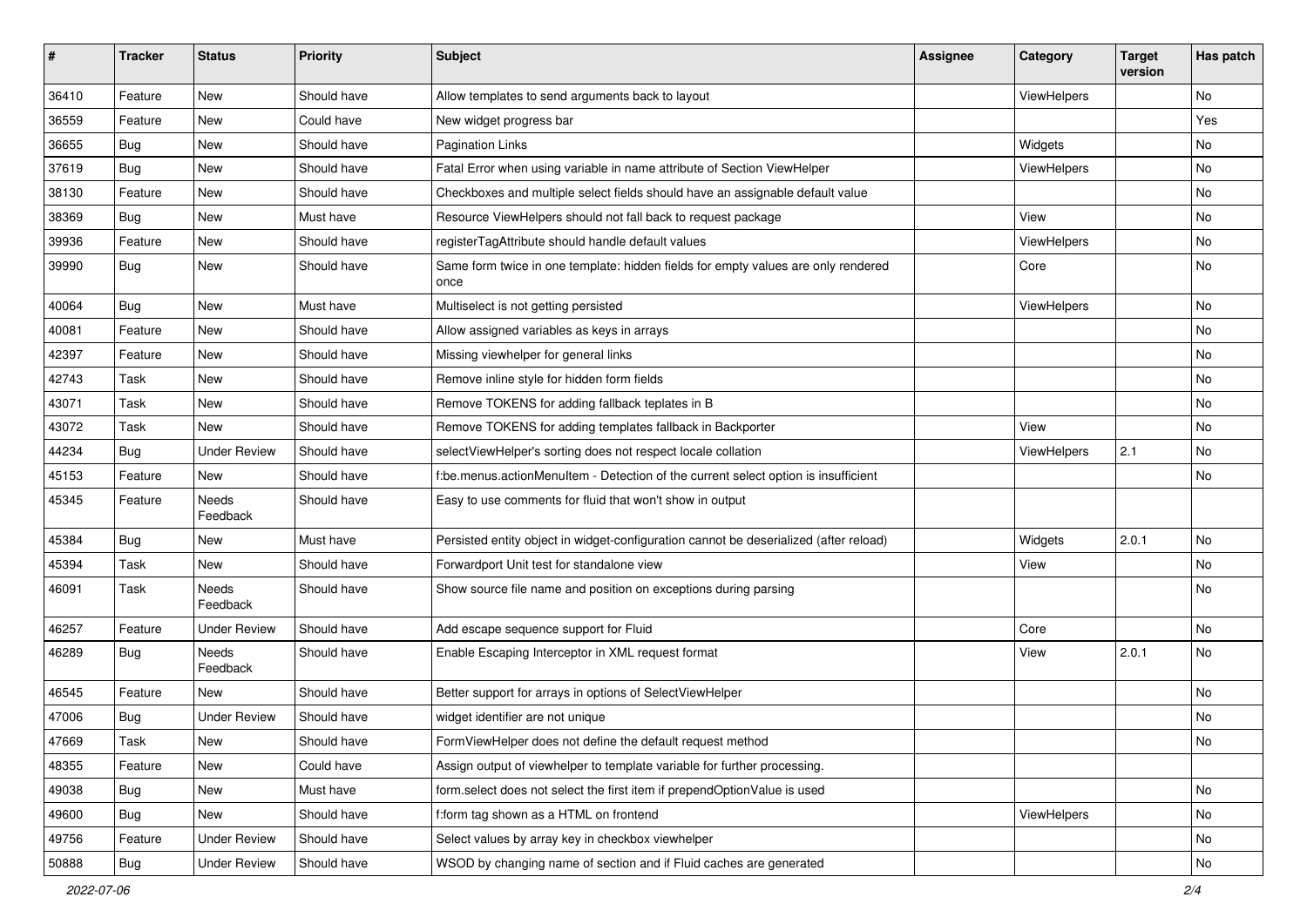| $\vert$ # | <b>Tracker</b> | <b>Status</b>            | <b>Priority</b> | <b>Subject</b>                                                                                | Assignee                    | Category           | <b>Target</b><br>version | Has patch |
|-----------|----------------|--------------------------|-----------------|-----------------------------------------------------------------------------------------------|-----------------------------|--------------------|--------------------------|-----------|
| 51100     | Feature        | New                      | Must have       | Links with absolute URI should have the option of URI Scheme                                  |                             | <b>ViewHelpers</b> |                          | <b>No</b> |
| 51277     | Feature        | New                      | Should have     | ViewHelper context should be aware of actual file occurrence                                  |                             |                    |                          | <b>No</b> |
| 52419     | <b>Bug</b>     | New                      | Should have     | Wrong PHPDocs notation for default value inline f:translate viewhelper                        |                             |                    | 2.0                      | No        |
| 52536     | Bug            | <b>Under Review</b>      | Should have     | Errorclass not set if no property-attribute set                                               |                             |                    |                          |           |
| 52591     | Bug            | New                      | Should have     | The Pagination Widget broken for joined objects                                               |                             |                    |                          | <b>No</b> |
| 54284     | <b>Bug</b>     | New                      | Should have     | Default Option for Switch/Case VH                                                             |                             | ViewHelpers        |                          | No        |
| 56237     | Task           | <b>New</b>               | Should have     | in-line (Condition) View Helpers should not evaluate on parsing                               |                             |                    |                          | No        |
| 57885     | Bug            | New                      | Must have       | Inputs are cleared from a second form if the first form produced a vallidation error          |                             |                    |                          | No        |
| 58921     | <b>Bug</b>     | New                      | Should have     | f:form.* VHs crash if NOT inside f:form but followed by f:form                                |                             |                    |                          | <b>No</b> |
| 58983     | Bug            | <b>New</b>               | Should have     | format.date does not respect linebreaks and throws exception                                  |                             |                    |                          | No        |
| 60003     | Feature        | <b>New</b>               | Should have     | Add required-Attribute to f:form.password                                                     |                             | ViewHelpers        |                          | No        |
| 60181     | Feature        | <b>New</b>               | Could have      | Caching mechanism for Fluid Views/Templates                                                   |                             | View               |                          | <b>No</b> |
| 60271     | Feature        | <b>New</b>               | Should have     | Paginate viewhelper, should also support arrays                                               |                             |                    |                          | No        |
| 60856     | Bug            | New                      | Must have       | Target attribute not supported by the form viewhelper                                         |                             | ViewHelpers        |                          | Yes       |
| 62346     | Feature        | <b>New</b>               | Could have      | f:comment should have high precende                                                           |                             | Core               | 3.x                      | <b>No</b> |
| 65424     | Bug            | <b>Under Review</b>      | Should have     | SelectViewHelper must respect option(Value Label)Field for arrays                             |                             | <b>ViewHelpers</b> |                          | <b>No</b> |
| 51239     | Bug            | <b>Under Review</b>      | Must have       | AbstractViewHelper use incorrect method signature for "\$this->systemLogger->log()"           | Adrian Föder                | Core               |                          | Yes.      |
| 54195     | Task           | New                      | Should have     | Rename and move FormViewHelper's errorClass value, currently 'f3-form-error'                  | Adrian Föder                | ViewHelpers        |                          | <b>No</b> |
| 53806     | Bug            | <b>Under Review</b>      | Should have     | Paginate widget maximumNumberOfLinks rendering wrong number of links                          | Bastian<br>Waidelich        | Widgets            |                          | <b>No</b> |
| 58862     | <b>Bug</b>     | <b>Needs</b><br>Feedback | Should have     | FormViewHelper doesn't accept NULL as value for \$arguments                                   | Bastian<br>Waidelich        | <b>ViewHelpers</b> |                          | Yes       |
| 59057     | Bug            | <b>Under Review</b>      | Must have       | Hidden empty value fields shoud be disabled when related field is disabled                    | <b>Bastian</b><br>Waidelich | <b>ViewHelpers</b> |                          | <b>No</b> |
| 3725      | Feature        | New                      | Could have      | <b>CSS Engine</b>                                                                             | Christian Müller            | ViewHelpers        |                          | <b>No</b> |
| 33628     | Bug            | Needs<br>Feedback        | Must have       | Multicheckboxes (multiselect) for Collections don't work                                      | Christian Müller            | <b>ViewHelpers</b> |                          | <b>No</b> |
| 55008     | <b>Bug</b>     | <b>Under Review</b>      | Should have     | Interceptors should be used in Partials                                                       | Christian Müller            |                    |                          | <b>No</b> |
| 37095     | Feature        | New                      | Should have     | It should be possible to set a different template on a Fluid TemplateView inside an<br>action | Christopher<br>Hlubek       |                    |                          | <b>No</b> |
| 8491      | Task           | <b>Needs</b><br>Feedback | Should have     | link.action and uri.action differ in absolute argument                                        | Karsten<br>Dambekalns       | <b>ViewHelpers</b> |                          | <b>No</b> |
| 43346     | Feature        | <b>Under Review</b>      | Should have     | Allow property mapping configuration via template                                             | Karsten<br>Dambekalns       | ViewHelpers        | 2.1                      | <b>No</b> |